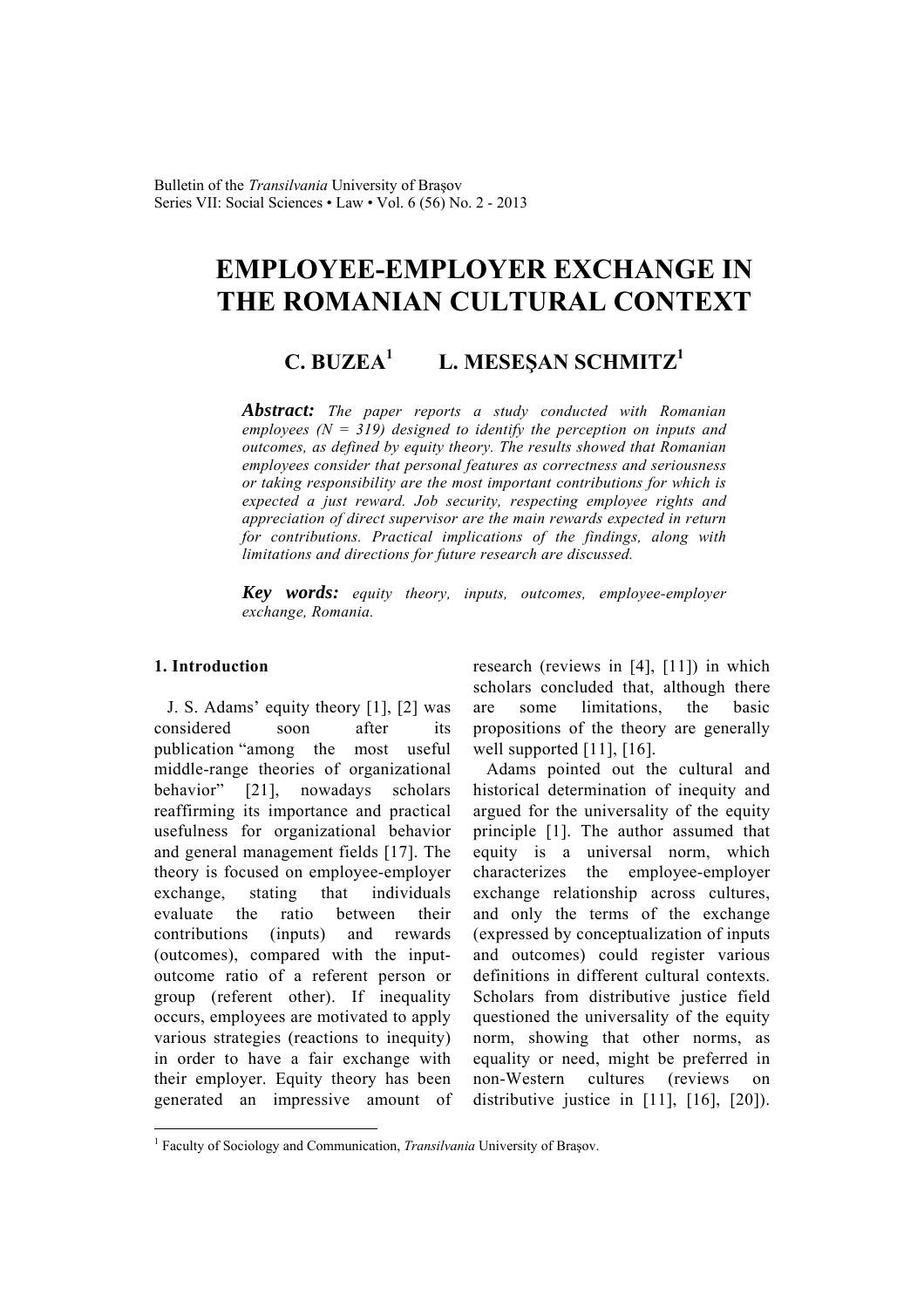The need to examine equity theory's constructs in non-Western cultures has been advocated soon after the theory was published, more recently, authors pointed out the paucity of theoretical and empirical studies in non-US contexts [6], [15].

As regards the investigation of equity theory in Romanian cultural context, little is known about employees' definitions of inputs and outputs or about the theory's law of interactions in this particular cultural context. Previous work has suggested that young Romanians prefer equity principle when allocating rewards, considering that individuals who have the biggest contribution should receive the biggest rewards [8].

The current paper tries to fill this gap reporting the result of a study on the importance of inputs and output as perceived by Romanian employees.

# **2. The Current Study**

The study aims to find answers to the following questions: (1) What are the main inputs for which Romanian employees expect rewards? (2) What are the main rewards expected by Romanian employees in return for their contributions?

#### **2.1. Participants and Procedure**

Participants were 319 full-time employees with a minimum of three years professional experience. As part of a larger project, students taking social sciences

courses at the Transilvania University of Brasov voluntarily recruited 5 employees using their personal network (friends, parents, relatives). Previous research based on equity theory has shown that results might vary whether participants were students or managers [11]. As Fischer [10] recommended (p. 154): "It is necessary to study employees rather than students, if valid conclusions for organizations are to be drawn". Participants' demographics for the current study are presented in Table 1. As expected, students recruited respondents with similar education (85.3% of respondents graduated college or high school), and only 4% of respondents had spent less than 8 years in school.

# **2.2. Measures**

To identify the perception of Romanian employees on inputs (i.e., contributions for which they expect a just return) and outcomes (i.e., expected rewards perceived as fair for their contribution) respondents were asked to rate on a five-point scale, two sets of items, corresponding to each construct under study. The first set of items describes 28 possible inputs, based on Adams's model and on the results of an exploratory study conducted with Romanian employees [8]. Similarly, outcomes were measured using 18 predefined categories, derived from equity theory and the qualitative exploratory study. To minimize desirability, verbal portraits of different people were used, to whom the respondents had to compare themselves.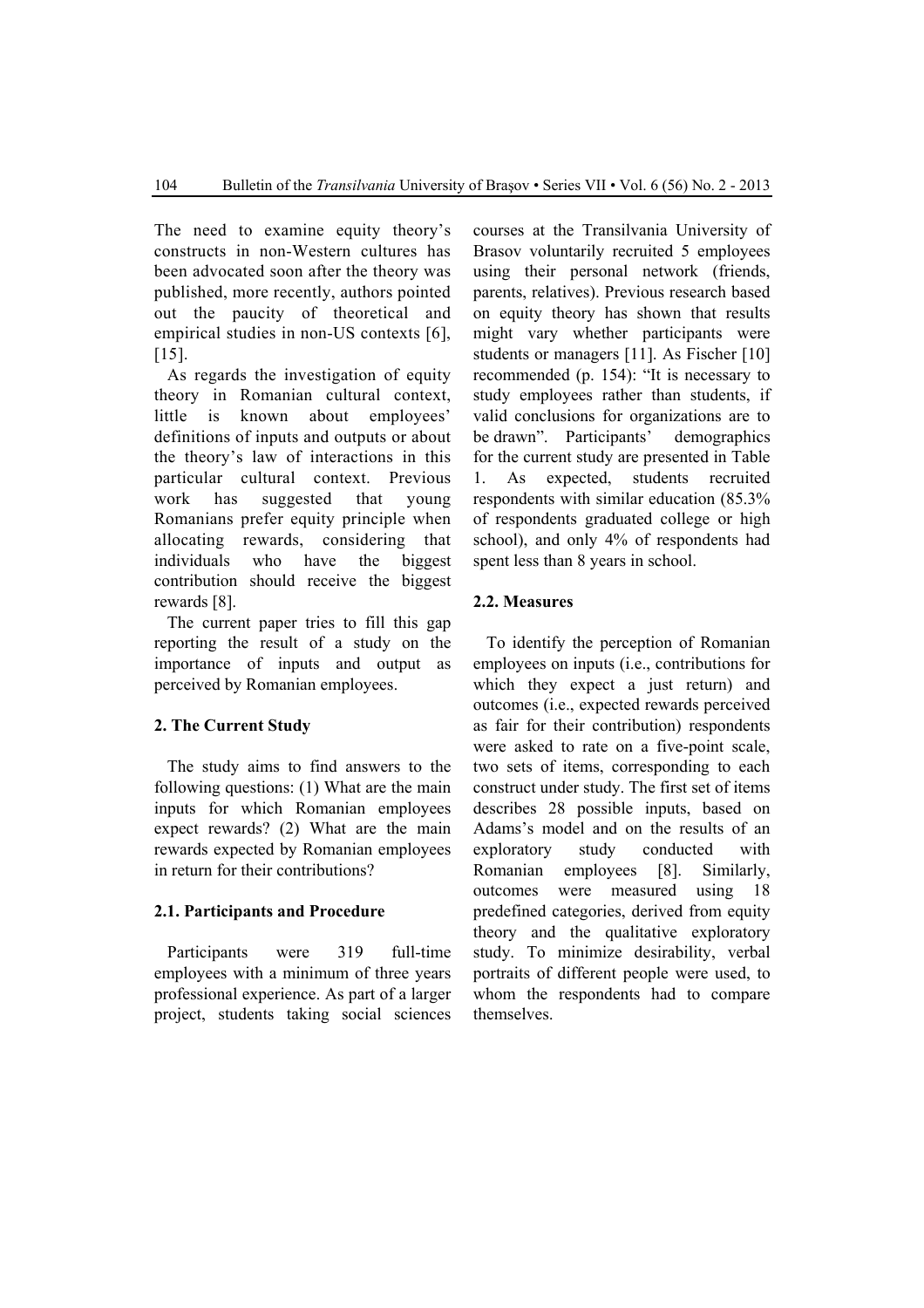| Demographics of respondents            | Table 1           |
|----------------------------------------|-------------------|
|                                        | Respondent sample |
| Gender                                 |                   |
| Male $(\% )$                           | 43.94             |
| Education                              |                   |
| Gymnasium or less $(\% )$              | 4.00              |
| High school $(\% )$                    | 46.46             |
| College $(\% )$                        | 38.97             |
| Post-graduate degree (%)               | 10.72             |
| Age, $M(SD)$                           | 38.02 (10.87)     |
| Job type                               |                   |
| Managerial $(\% )$                     | 22.95             |
| Non-managerial $(\%)$                  | 77.15             |
| Organization type                      |                   |
| Private organization (%)               | 66.43             |
| State owned organization $(\% )$       | 26.54             |
| Mixed (private and state owned) $(\%)$ | 5.21              |
| Other                                  | 1.92              |
| Years of work experience, M(SD)        | 16.77(10.66)      |

As in other measurements that were based on verbal portraits (e.g., the widely used Portrait Values Questionnaire developed by Shalom H. Schwartz, [19]), respondents were asked to evaluate their similarity to the described person, using the following scale: very much like me, much like me, somewhat like me, little like me, very little like me. Sample item used to measure inputs: "*Expects to be rewarded for the fact that he/she is a correct person*." Sample item used to measure outcomes: "*Job security is a very important reward for him/her*."

#### **2.3. Results**

As shown in Table 2, the first three contributions for which respondents consider that is fair to be rewarded describe moral characteristics.

Romanian employees expect to be rewarded for their fairness at work, their seriousness in performing their job and for assuming responsibility for their actions. If work effort is the main input registered in Western cultures, where the equity theory has been developed and tested, for

Romanian employees work effort comes on a fifth position, after personal characteristics. As regards the expected outcomes, as shown in Table 3, respondents consider that job security, employees' rights and a good relationship with co-workers are the main outcomes which should be received in exchange to their contributions. Financial reward comes after non-financial rewards as recognition, appreciation and respect. Testing for subgroup differences, no statistical significant differences have been detected between the hierarchy of inputs in case of men and women, those of employees from private or state owned companies or between those of respondents holding managerial and nonmanagerial jobs. As regards the outcomes, men and women expect similar rewards. Some differences have been recorded between employees from private companies and those from state owned institutions regarding the work effort and the organized working style. As t-test shows, employees from private organizations put a greater emphasis on organized working style (M=3.89,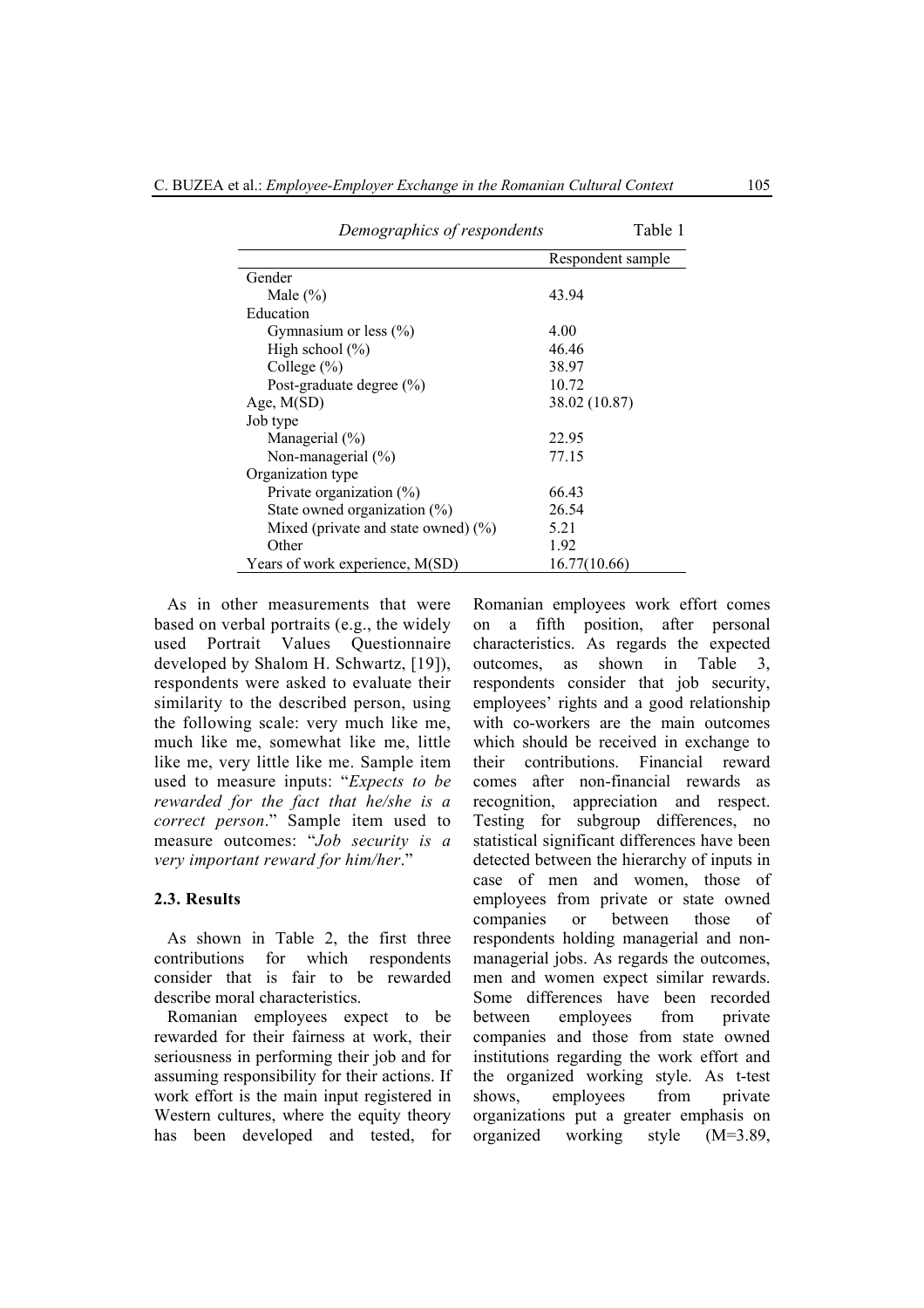*SD*=1.03) than employees from state owned organizations (M=3.26, *SD*=1.26);  $t(279)=4.31$ , p=.00). Similarly, employees from private companies consider to a greater extend that they should be

rewarded for their work effort (M=3.84, *SD*=1.04) than those working in state owned organizations (M=3.46, *SD*=1.05); t (295)=2.70, p=.00.

| Inputs                                    | N   | Mean | SD   |
|-------------------------------------------|-----|------|------|
| Correctness                               | 318 | 3.97 | 1.05 |
| Seriousness                               | 318 | 3.90 | 1.02 |
| Taking responsibility for his/her actions | 318 | 3.87 | 1.06 |
| Work experience                           | 319 | 3.74 | 1.05 |
| Organized working style                   | 317 | 3.72 | 1.14 |
| Work effort                               | 318 | 3.72 | 1.07 |
| Perseverance                              | 319 | 3.68 | 1.07 |
| Respecting deadlines                      | 315 | 3.66 | 1.16 |
| Affective involvement                     | 318 | 3.65 | 1.15 |
| Taking the initiative                     | 317 | 3.63 | 1.01 |
| Trustworthiness                           | 314 | 3.63 | 1.16 |
| Adaptability                              | 314 | 3.56 | 1.12 |
| Team working                              | 318 | 3.54 | 1.09 |
| Learning oriented                         | 318 | 3.53 | 1.05 |
| Organizational loyalty                    | 314 | 3.50 | 1.12 |
| Communication skills                      | 317 | 3.44 | 1.13 |
| Organizational tenure                     | 319 | 3.43 | 1.26 |
| Education                                 | 319 | 3.40 | 1.26 |
| Creativity                                | 317 | 3.39 | 1.11 |
| Stress resistance                         | 313 | 3.39 | 1.16 |
| Positive thinking                         | 316 | 3.35 | 1.07 |
| Time spent at work                        | 316 | 3.34 | 1.16 |
| Technical skills                          | 314 | 3.32 | 1.10 |
| Intelligence                              | 316 | 3.29 | 1.16 |
| Problem solving                           | 319 | 3.25 | 1.08 |
| Punctuality                               | 319 | 3.03 | 1.32 |
| Gender                                    | 317 | 2.81 | 1.25 |
| Age                                       | 313 | 2.63 | 1.26 |

*Inputs rated by respondents* Table 2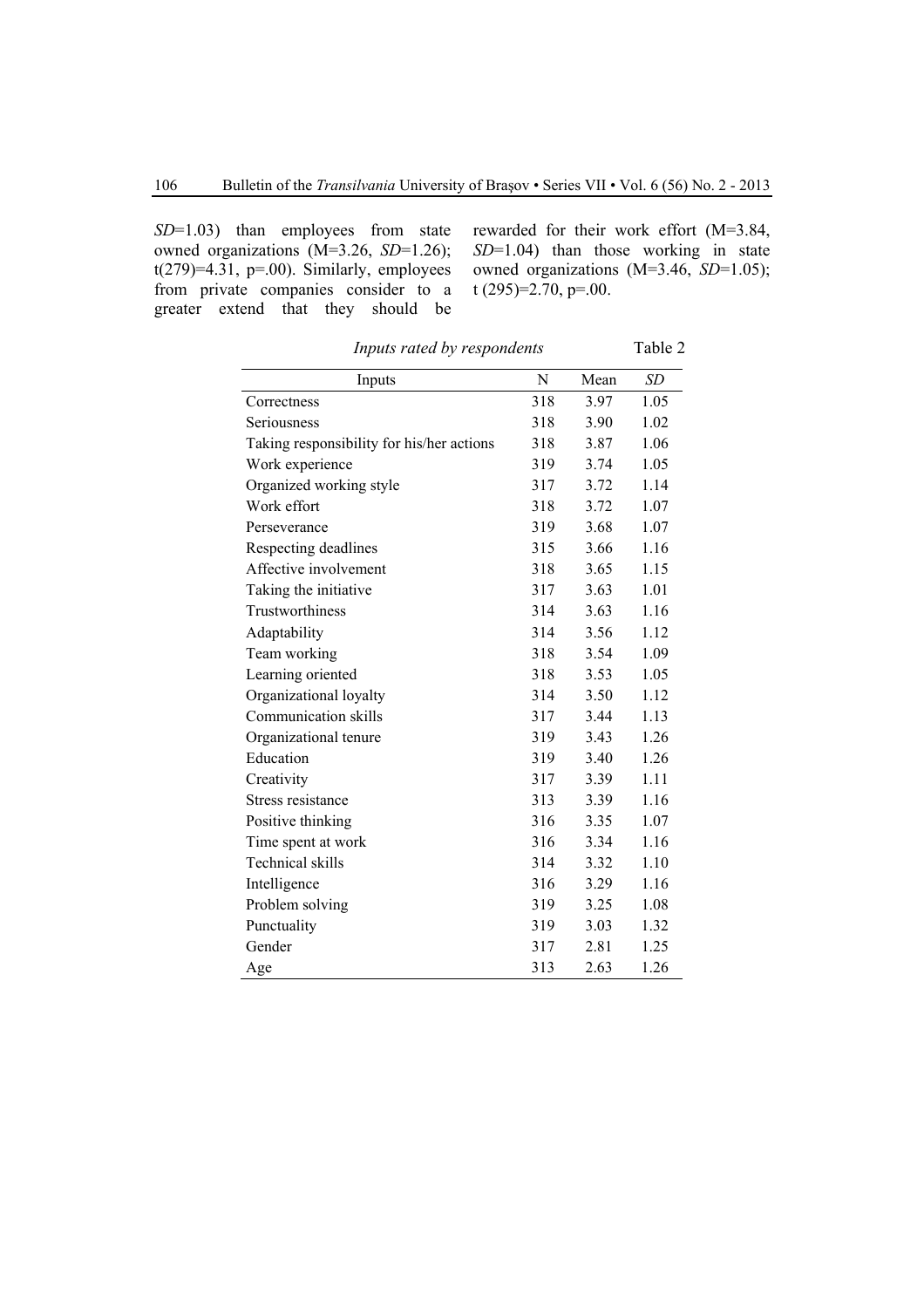| Outputs rated by respondents                              |     |      | Table 3 |
|-----------------------------------------------------------|-----|------|---------|
|                                                           | N   | Mean | SD      |
| Job security                                              | 317 | 4.22 | 0.95    |
| Respecting employee rights                                | 317 | 4.16 | 0.98    |
| Good relationship with co-workers                         | 317 | 4.07 | 1.03    |
| Incentives                                                | 316 | 4.05 | 0.93    |
| Recognition and appreciations                             | 314 | 4.02 | 1.03    |
| Direct supervisor respect                                 | 318 | 3.98 | 0.98    |
| Salary                                                    | 319 | 3.97 | 1.02    |
| Promotion opportunities                                   | 315 | 3.97 | 0.97    |
| Learning new things                                       | 317 | 3.91 | 1.03    |
| Working conditions                                        | 319 | 3.91 | 0.96    |
| Direct supervisor's understanding for personal problems   | 317 | 3.88 | 1.02    |
| Feedback from direct manager                              | 316 | 3.68 | 1.09    |
| Challenging tasks                                         | 312 | 3.66 | 1.00    |
| Express freely personal opinions                          | 319 | 3.61 | 0.99    |
| Taking decisions                                          | 318 | 3.61 | 1.02    |
| Benefits (car, health insurance, gym reimbursement, etc.) | 319 | 3.44 | 1.27    |
| Friendly relationship with the direct supervisor          | 319 | 3.21 | 1.21    |
| Prestigious job title                                     | 315 | 3.10 | 1.15    |

#### **2.4. Discussion**

The results of the current study point out two important findings. First, making use of equity theory in Romanian organizations has to consider the particular conceptualization of inputs and outputs in this cultural context. Second, although we expected a bigger variation across subgroups of respondents, it seems that Romanian employees share common perceptions on contributions worth rewarding and expected rewards. Although in the study employees from a broad range of industries participated, holding both managerial and non-managerial jobs, there were no relevant variations across those subgroups displayed. Some differences have been recorded between employees from state owned organization and those working in private organizations in respect to perceived inputs.

If previous studies have shown that in Western cultures work effort is perceived as the main input for which is expected a just reward, the current study suggests that in Romania, an Eastern European excommunist country, other categories are salient. Romanian employees expect to be rewarded first for their personal features as correctness, seriousness or assuming responsibility for actions. This finding is not surprising when viewed in a broader context of Romanian work values. A mixture of flaws and qualities, with a prevalence of shortcomings has been found to define Romanians' working patterns [9], [13], [5]. A classic work on Romanian psychology [9] shows that a "lack of discipline, order, method, regularity, the intermittent, irregular and sporadic way to work were preserved almost intact in Romanian nature." (p. 382). In addition to this rather negative portrait,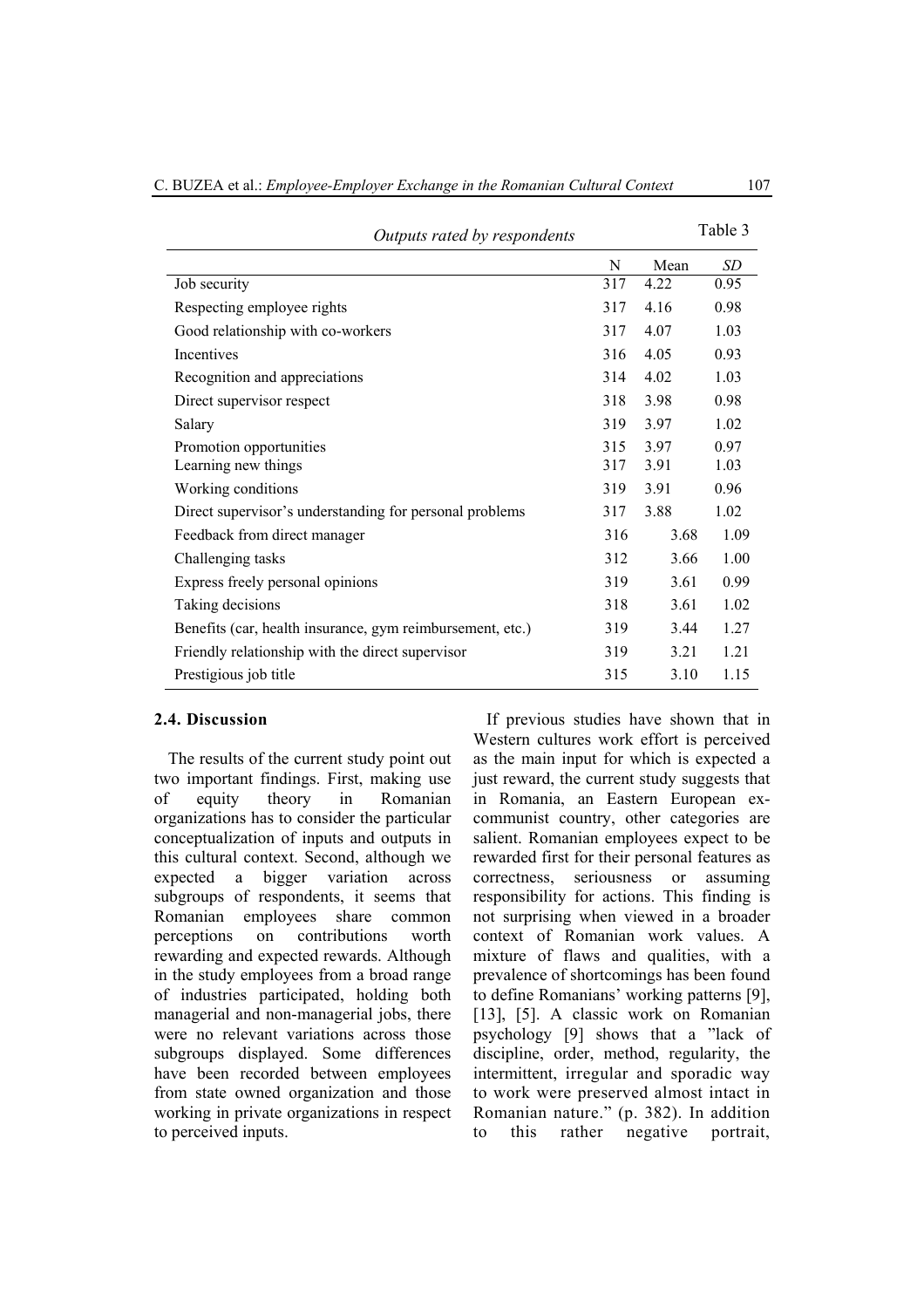Romanian Institute for Evaluation and Strategy - IRES [18] reports that 76% of Romanian employees would accept a job for which they are overqualified, 75% would accept a job that required overtime, and 56% would accept a low wage, below their expectations. These figures suggest that Romanian work culture is still emerging. In light of this, it is not surprising that respondents' definitions of inputs have as central category personal features.

The time spent at work is rated as a less important contribution, which is consistent with Heintz [13] who argued that in Romanian cultural context "one of the most striking things is to see people prepared to save very little money by giving so much of their time" (p. 148). Finally, as expected, gender and age are considered less important compared with all the other contributions.

The hierarchy of expected outcomes point out the strong need of Romanian employees for job security and respect of their rights. Seeing job security as main expected reward is not surprisingly in the light of economic crisis started in 2008. As IRES study showed [18], 66% of Romanian employees perform overtime. Frequently, the over time is not adequately rewarded, an important right that is infringed in Romanian companies.

According to Hofstede's [14] estimations Romania is a Collectivistic country, with moderate Femininity and high Uncertainty Avoidance. The importance of the relationship with coworkers could be seen as a collectivistic feature of Romanians. Further, the same IRES [18] study on Romanians' working style showed that 91% of employees are satisfied and very satisfied with their relationship with co-workers. This figure underlines the central position of the relationship with co-workers for Romanian employees.

As regards the need for recognition, as Heintz [13] (p. 179) argued, "The desire for social recognition is strong in the traditional Romanian society (...) For Romanians, respect is the basis of social recognition and one of the most sought after ingredients in interpersonal relations". Similar results have been recorded by a study conducted with senior Romanian managers [3], who rated both recognition/appreciation and salary as the most important motivation factors.

# **3. Conclusion**

The current study investigated Romanian employees' perception on inputs and outputs as defined by Adams's equity theory. It was found that personal features as correctness and seriousness or taking responsibility are considered the most important contributions for which is expected a just reward. As regards the outcomes, Romanian employees expect first to have job security, to have their rights respected and to be appreciated by the direct supervisor.

 The results of the current study have several practical implications for human resource professionals and managers interested in developing the local workforce. First, when designing performance management systems and compensation schemes it is important to be aware that Romanian employees perceive their contributions in terms of personal traits rather than in terms of work effort. In addition, adopting a total reward approach (i.e., combining financial and non-financial rewards) putting a special emphasis on job security, employees' rights and intangible outcomes such as recognition and feedback seems to be a prerequisite for work performance improvement in this particular cultural context.

The results of this study should be considered with regard to several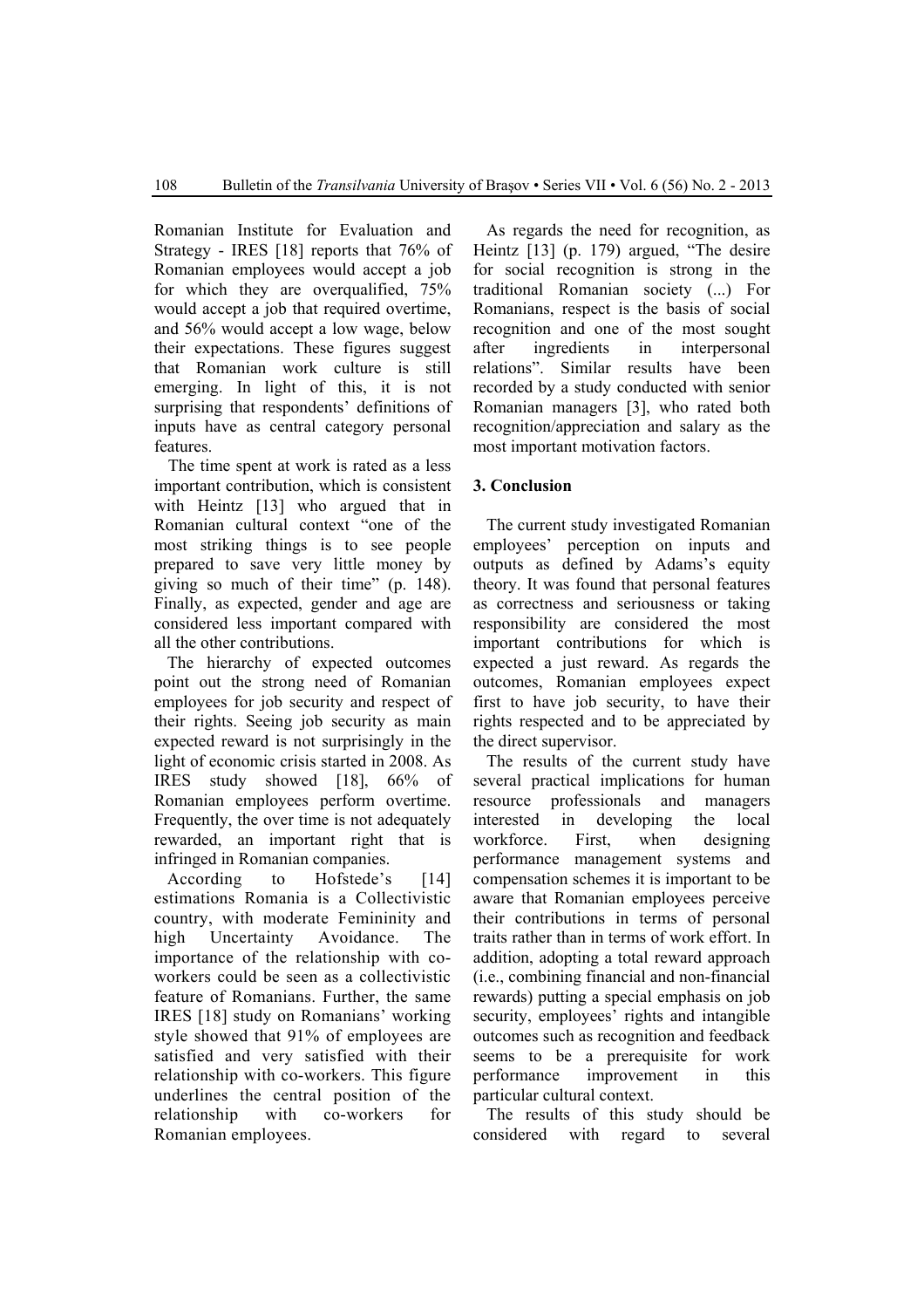limitations. The study can only approximate the variability that could exist when measuring inputs and outcomes. First, the size and the structure of the sample (which consists of 319 employees) limits in different ways data analysis, as does the self-reported data. Second, the lack of research on work in Romania engenders difficulties in analyzing the results in the broader context of work values and work culture. Despite of these main limitations, the current study hopefully will encourage additional research with regard to equity theory in Romania and other Eastern European countries.

#### **Acknowledgment**

This work was supported by a grant of the Romanian National Authority for Scientific Research, CNCS–UEFISCDI, project number PN-II-RU-PD-2011-3- 0071.

### **References**

- 1. Adams, J.S.: *Toward an understanding of inequity*. In: Journal of Abnormal and Social Psychology **67**, p. 422-436.
- 2. Adams, J.S.: *Inequity in social exchange*. In: *Advances in experimental social psychology*, Berkowitz, L. (ed.). Academic Press, New York, 1965, p 267-299.
- 3. Analoui, F. :*What motivates senior managers?: The case of Romania*. In: Journal of Managerial Psychology **15**  (2000), No. 4, p. 324-340.
- 4. Ambrose, M.L., Kulik, C.T.: *Old friends, new faces: Motivation research in the 1990s*. In: Journal of Management **25** (1999) No. 3, p. 231-292.
- 5. Boia, L.: *Romania: Borderland of Europe*. (J. C. Brown, trans.). London. Reaktion Books, 2002.
- 6. Bolino, M.C., Turnley, W.H.: *Old faces, new places: Equity theory in cross-cultural contexts*. In: Journal of Organizational Behavior **29** (2008), p. 29-50.
- 7. Buzea, C.: *Equity theory constructs in Romanian cultural context*. In: Manuscript submitted for publication (2013).
- 8. Drăghicescu, D.: *Din psihologia poporului român* (*The Psychology of the Romanian people*). Bucharest. Albastros, 1970.
- 9. Fischer, R.: *Organizational reward allocation: A comparison of British and German organizations*. In: International Journal for Intercultural Relations **28** (2004), p. 151-164.
- 10. Fischer, R., Smith, P.B.: *Reward allocation and culture: A metaanalysis*. In: Journal of Cross-Cultural Psychology **34** (2003), p. 251-268.
- 11. Greenberg, J.: *Organizational Justice: yesterday, today, and tomorrow.* In: Journal of Management **16** (1990), No. 2, p. 339-432.
- 12. Heintz, M.: *Changes in Work Ethic in Postsocialist Romania* (Doctoral dissertation, University of Cambridge). Retrieved from http://monica.heintz.free.fr/onlinepaper s.htm, 2002. Accessed: 11/2013.
- 13. Hofstede, G.: *Culture's Consequences: Comparing Values, Behaviors, Institutions, and Organizations Across Nations* (2nd Ed.). Thousand Oaks, California. Sage, 2001.
- 14. Kilbourne, L.M., O'Leary-Kelly, A.M.: *A reevaluation of equity theory: the influence of culture*. In: Journal of Management Inquiry **3** (2004), No. 2, p. 177-188.
- 15. Mikula, G.: *On the role of justice in allocation decisions*. In: *Justice and social interaction. Experimental and theoretical contributions from psychological research*, Mikula G.